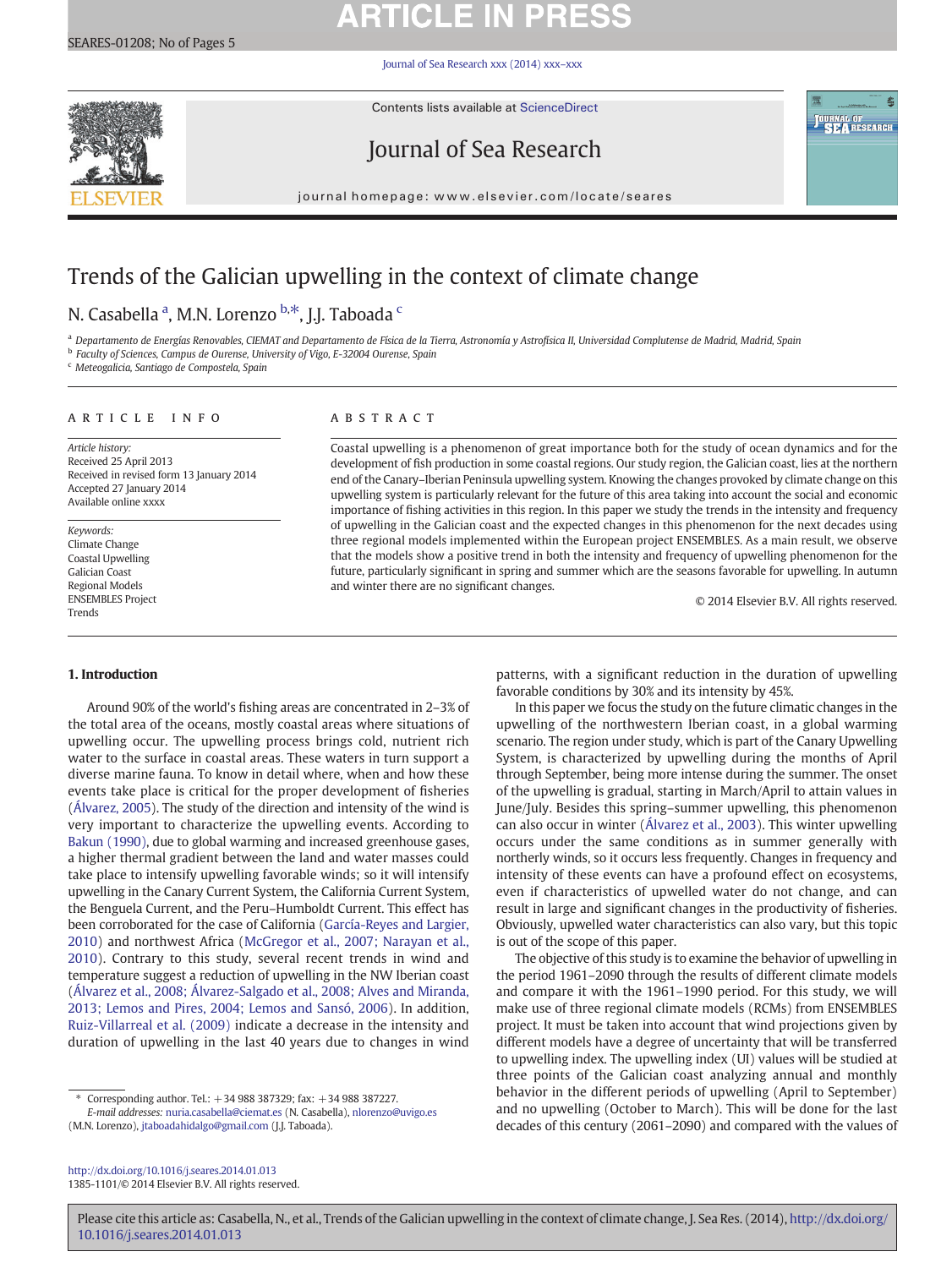<span id="page-1-0"></span>the last decades of the last century (1961–1990). The entire series between 1961 and 2090 will also be examined to assess trends in the future.

# 2. Data and methods

Our analysis focuses on the coastal-upwelling areas off Galicia (NW Iberian Peninsula). The Galician coast is at the northernmost limit of the eastern North Atlantic upwelling system ([Wooster et al., 1976](#page-4-0)). It can be subdivided into three domains (Fig. 1): the west coast, south of Cape Finisterre; the central coast, from Cape Finisterre to Cape Ortegal; and the north or Cantabric coast, east of Cape Ortegal.

The region is located in the mid-latitude belt of north Atlantic. This means that in autumn and winter it is submitted to the passage of lows that travel between the east coast of North America and the western coast of Europe. Therefore prevailing winds have a west component [\(Lorenzo et al., 2011](#page-4-0)), which inhibit upwelling. On the contrary, when spring comes to the northern hemisphere, low pressure systems move to the north and the Iberian Peninsula is affected by the Azores High, which means that prevailing winds are north-easterly. These winds favor coastal upwelling.

To make this work results from the ENSEMBLES project have been used. Specifically, we have used three RCMs driven by a single global climate model (GCM) and the same three models driven by the ERA-40 reanalysis. The GCM driving the different RCMs is the ECHAM5 model developed by the Max Planck Institute for Meteorology in Hamburg, because the results of this model in the mid latitudes of the North Atlantic are quite remarkable [\(Van Ulden and Van oldenbourgh,](#page-4-0) [2006](#page-4-0)). Moreover other previous works have also used ECHAM5 as GCM to calculate wind because of the good representation of circulation made by this model over the north Atlantic area [\(Pryor et al., 2012\)](#page-4-0). The regional models chosen were the RACMO, developed at the Royal Netherlands Meteorological Institute, the REMO of the Max Planck Institute for Meteorology in Hamburg, and the RCA, developed at the Rossby Centre of the Swedish Meteorological Center. We analyze and compared the results of models driven by ECHAM5 with those obtained



Fig. 1. Study area with three regions chosen for study.

when the boundary conditions of the RCMs are given by the ERA-40 reanalysis. In this last case, the results can be considered similar to real values, because the reanalysis data can be considered as the best choice to simulate real climate. The period considered by the comparative study was 1961–1990 and the future scenario analyzed was the A1B for the period 2061–2090.

The data taken from the models for the study are the zonal  $(W_x)$  and meridional  $(W_v)$  components of wind, in order to calculate the Ekman transport and upwelling index. This analysis will be done for the mentioned periods and for the complete period 1961–2090 in order to analyze the future trends. The Ekman transport can be calculated in terms of the wind speed, W, by means of the following equation

$$
Q_x = \frac{\rho_a C_d}{\rho_w f} \left( W_x^2 + W_y^2 \right)^{1/2} W_y \text{ and } Q_y = - \frac{\rho_a C_d}{\rho_w f} \left( W_x^2 + W_y^2 \right)^{1/2} W_x \tag{1}
$$

 $\rho_a = 1.22$  kg m<sup>-3</sup> is the air density,  $\rho_w = 1025$  kg m<sup>-3</sup> is the sea water density,  $C_d = 1.4 \times 10^{-3}$  is a dimensionless drag coefficient and f is the Coriolis parameter defined as twice the vertical component of the Earth's angular velocity,  $\Omega$ , about the local vertical given by f =  $2\Omega \sin(\theta)$  at latitude  $\theta$ . The subscript x corresponds to the zonal component and the subscript y to the meridional one. The upwelling index (UI) can be calculated as the Ekman transport component in the direction perpendicular to the shoreline [\(Bakun, 1973; Gómez-](#page-4-0)[Gesteira et al., 2006; Nykjaer and Van Camp, 1994\)](#page-4-0) using the following formula:

$$
UI = Q_{\perp} = -Q_x \sin\theta + Q_y \cos\theta \tag{2}
$$

where  $\theta = \pi/2 + \varphi$ , and  $\varphi$  is the angle of the unitary vector perpendicular to the shoreline pointing landwards. Positive (negative) UI values mean upwelling-favorable (-unfavorable) conditions. UI was measured in three points located along the Galician coast and representative of the three regions considered (Fig. 1).

Mean values have been calculated as the mean of the three models, calculated all along the year or separately on the period favorable and unfavorable, while the standard deviation comes from the differences between each model, representing inter-model variability.

To calculate the frequency of appearance of upwelling, we have taken into account only the episodes of strong upwelling, considering that the upwelling is strong if the UI value is greater than the average plus the standard deviation of the series.

The Mann–Kendall trend test [\(Kendall, 1975; Mann, 1945\)](#page-4-0) was applied to analyze the significance of the trends. This non-parametric test uses a correlation between the ranks of a time series and their time order and it is widely applied to time series of environmental data.



Fig. 2. The mean UI (solid line) and its standard deviation (shaded region) for each point are illustrated with the three RCMs driven by ERA-40 for the period 1961–1990 (squares—Rias Baixas region, circles—Fisterra-Bares region and triangles—Cantabric region).

Please cite this article as: Casabella, N., et al., Trends of the Galician upwelling in the context of climate change, J. Sea Res. (2014), [http://dx.doi.org/](http://dx.doi.org/10.1016/j.seares.2014.01.013) [10.1016/j.seares.2014.01.013](http://dx.doi.org/10.1016/j.seares.2014.01.013)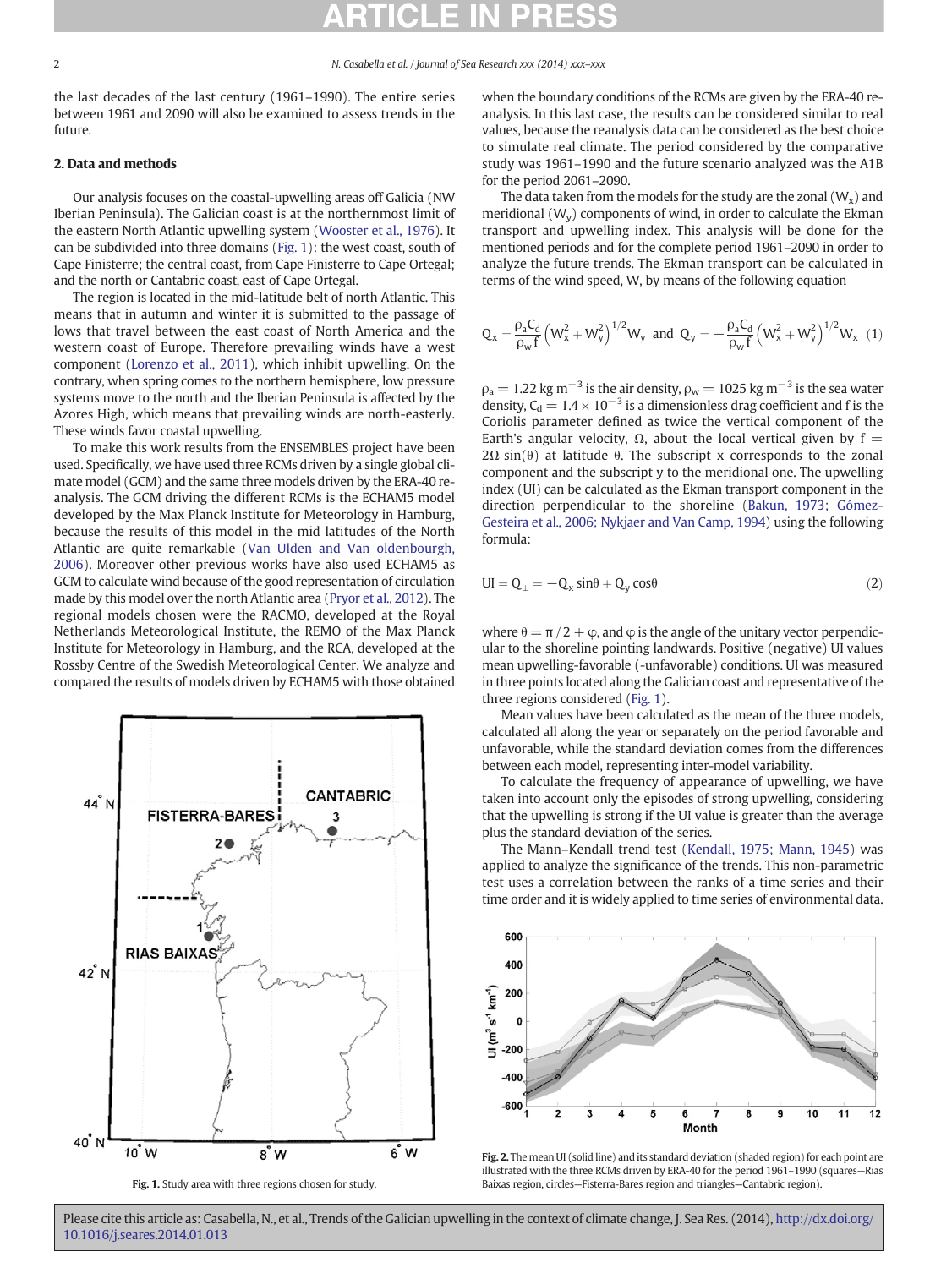## N. Casabella et al. / Journal of Sea Research xxx (2014) xxx–xxx 3

### <span id="page-2-0"></span>Table 1

Average annual UI ( $m^3 s^{-1}$  km<sup>-1</sup>) for the period 1961–1990 with RCMs driven by ECHAM5 model and the ERA-40 reanalysis.

# Table 2

Annual frequency of strong upwelling events (%) for the period 1961–1990 with RCMs

| Regions               | Models       | <b>ERA-40</b> | ECHAM5    | <b>Difference</b> |
|-----------------------|--------------|---------------|-----------|-------------------|
| Rias Baixas           | <b>RACMO</b> | 43.04         | $-9.53$   | 52.57             |
|                       | <b>RCA</b>   | $-75.63$      | $-116.77$ | 41.14             |
|                       | <b>REMO</b>  | 93.39         | $-34.93$  | 128.32            |
| <b>Fisterra-Bares</b> | <b>RACMO</b> | $-24.52$      | $-315.75$ | 291.23            |
|                       | <b>RCA</b>   | $-77.84$      | $-276.97$ | 199.13            |
|                       | <b>REMO</b>  | $-9.46$       | $-353.54$ | 344.08            |
| Cantabric             | <b>RACMO</b> | $-205.83$     | $-489.07$ | 283.24            |
|                       | <b>RCA</b>   | $-67.39$      | $-233.87$ | 166.48            |
|                       | <b>REMO</b>  | $-149.19$     | $-421.33$ | 272.14            |

| Regions               | Models       | <b>ERA-40</b> | ECHAM5  | <b>Difference</b> |
|-----------------------|--------------|---------------|---------|-------------------|
| Rias Baixas           | <b>RACMO</b> | 12.7595       | 11.3552 | 1.4044            |
|                       | <b>RCA</b>   | 11.1709       | 10.6790 | 0.4919            |
|                       | <b>REMO</b>  | 12.2573       | 11.2999 | 0.9575            |
| <b>Fisterra-Bares</b> | <b>RACMO</b> | 14.2103       | 13.0613 | 1.1491            |
|                       | <b>RCA</b>   | 12.9503       | 12.4491 | 0.5012            |
|                       | <b>REMO</b>  | 13.8912       | 12.6133 | 1.2779            |
| Cantabric             | <b>RACMO</b> | 10.3311       | 10.2856 | 0.0456            |
|                       | <b>RCA</b>   | 11.2252       | 10.0207 | 1.2046            |

REMO 10.5871 9.7561 0.8310

# 3. Results

In a first step, upwelling index was calculated using wind data from the RCMs with boundary conditions forced by the ERA-40 reanalysis. [Fig. 2](#page-1-0) shows the UI corresponding to the average of 1961–1990 period at 3 points shown in [Fig. 1](#page-1-0) for each month of year. It can be observed that the months in which the rate of upwelling is positive in the Rias Baixas take place between April and October, when the winds mainly blow from the north. This period of positive upwelling occurs only in the summer months when there is northeasterly wind in the area between Bares and Fisterra area and more weakly it is also observed in the Cantabric Coast when the wind blows from the east. The intensity is higher in the region of Fisterra-Bares, however the period favorable to upwelling is longer in the region of Rias Baixas. In this way, we can see that RCMs accurately simulate the seasonal contrast of wind stress curl.

In a second step we calculate the UI for the period 1961–1990 with the RCMs but now with the ECHAM5 model as boundary condition. In this way we can analyze the differences between the real conditions and the conditions forced by a general circulation model. Therefore we can obtain the deviations introduced by the GCMs in the calculations for the future periods. Table 1 and Fig. 3 show the results of annual UI when the models are forced by the reanalysis ERA-40 and when the models are forced by ECHAM5. In Fig. 3(a–c) we can see that upwelling index is underestimated in RCMs driven by ECHAM5 with respect to the results obtained by the same models driven by ERA-40. This effect has also been observed in similar studies of upwelling in other areas of the world [\(Snyder et al., 2003\)](#page-4-0). The reason of this underestimation may be related to the spatial scale of the upwelling phenomenon. Even an RCM of 25 km of resolution can have difficulties to resolve completely such a local phenomenon. But the important thing is that seasonality of the phenomenon is well represented. Table 1 shows the numerical value of the difference between RCMs driven by ECHAM5 with respect to the RCMs driven by ERA-40. This bias underestimates upwelling intensity and this bias should be taken into account for future predictions. In Fig. 3(d–f) the frequency of appearance of strong upwelling is shown. In this case there is no underestimation, which means that the episodes of strong upwelling are fairly well represented. In Table 2 the mean value of the frequency of strong upwelling events is shown for the RCMs driven by ERA-40 and ECHAM5 respectively. Difference is also shown in the third column.

We haven't found any significant trends in upwelling indices during the period 1961–1990 (Fig. 3). However, the values for the period 1961–2090, [Fig. 4\(](#page-3-0)a–b), show significant trends both in the annual value of UI in the three regions and in the frequency of strong events (see [Table 3](#page-3-0)). Moreover, if we split the annual period in period of favorable upwelling (April–September) and period unfavorable upwelling (October–March), we can see that the significant increase



Fig. 3. (a-c) Annual evolution of the UI for the period 1961–1990. (d-f) Annual frequency of strong upwelling events. Rias Baixas (a and d). Fisterra-Bares (b and e) and Cantabric coast (c and f). The mean UI (solid and dashed line) and its standard deviation (shaded region) for each point are illustrated with the three RCMs driven by ECHAM5 in dark gray and with the three RCMs driven by ERA-40 in light gray.

Please cite this article as: Casabella, N., et al., Trends of the Galician upwelling in the context of climate change, J. Sea Res. (2014), [http://dx.doi.org/](http://dx.doi.org/10.1016/j.seares.2014.01.013) [10.1016/j.seares.2014.01.013](http://dx.doi.org/10.1016/j.seares.2014.01.013)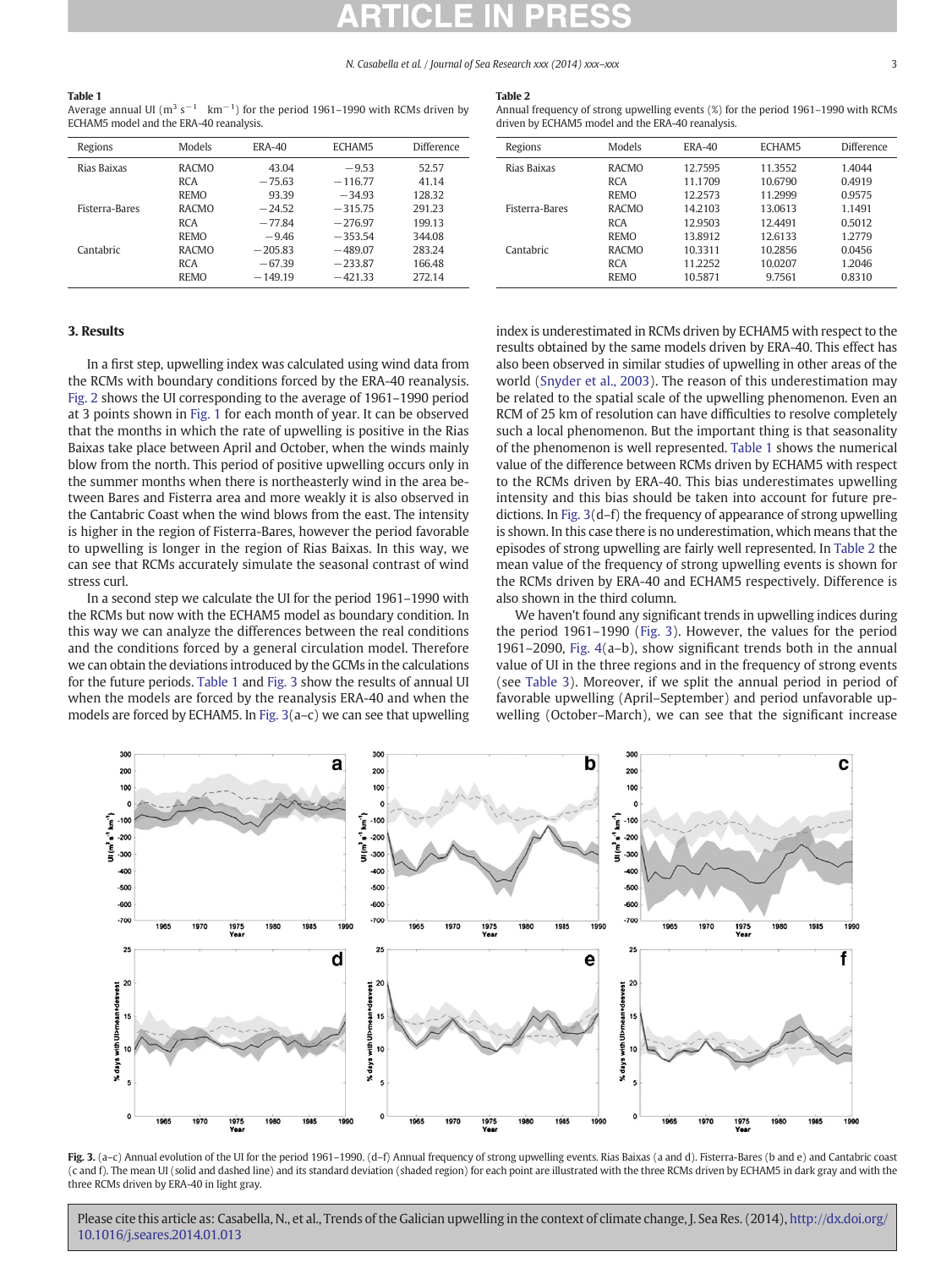4 N. Casabella et al. / Journal of Sea Research xxx (2014) xxx–xxx



Fig. 4. (a) Annual evolution of the UI for the period 1961–2090. (b) Annual frequency of strong upwelling events for the period 1961–2090. The mean UI (solid line with symbols) and its standard deviation (shaded region) for each point are illustrated with the three RCMs driven by ECHAM5 (squares—Rias Baixas region, circles—Fisterra-Bares region and triangles—Cantabric region).

occurs in the period from April to September, while the period from October to March shows no significance. For this reason the trend values are not included in the tables. This result means that winds will tend to increase upwelling in spring and summer.

Table 4 shows the average differences between UI of the period 1961–1990 and UI of the period 2061–2090 for the months of the year with upwelling, no upwelling, and annual. The results indicate that the differences between both periods are higher in the period of favorable upwelling, although in all cases an increase of the averaged UI is observed. The Rias Baixas region is the one with a smaller increase while Fisterra-Bares is showing a greater increase. Nevertheless we must remind that Rias Baixas is the region with greater values of upwelling index and therefore any statistically significant increment is relevant

## Table 3

Trends intensity ( $m^3$  s<sup>-1</sup> km<sup>-1</sup>) and frequency per decade for the period 1961–2090 differentiating both upwelling period and the whole year. These trends have been calculated using the Mann Kendal test and are significant at the 0.05 level.

| Table 4 |                                                                                               |
|---------|-----------------------------------------------------------------------------------------------|
|         | Differences of averaged UI ( $m^3 s^{-1}$ km <sup>-1</sup> ) between 1961-1990 and 2061-2090. |

| Regions           | <b>RCMs</b>  | <b>Differences</b> |         |        |  |  |
|-------------------|--------------|--------------------|---------|--------|--|--|
|                   |              | April–Sept         | Oct-Mar | Annual |  |  |
| <b>RB</b>         | <b>RACMO</b> | 152.22             | 5.74    | 79.15  |  |  |
|                   | <b>RCA</b>   | 115.52             | 34.07   | 74.89  |  |  |
|                   | <b>REMO</b>  | 139.25             | 39.92   | 89.72  |  |  |
| <b>Fist-Bares</b> | <b>RACMO</b> | 301.40             | 74.31   | 188.13 |  |  |
|                   | <b>RCA</b>   | 210.17             | 55.08   | 132.80 |  |  |
|                   | <b>REMO</b>  | 267.06             | 115.70  | 191.56 |  |  |
| Norte             | <b>RACMO</b> | 177.13             | 96.64   | 136.98 |  |  |
|                   | <b>RCA</b>   | 81.05              | 49.99   | 65.55  |  |  |
|                   | <b>REMO</b>  | 146.39             | 101.59  | 124.04 |  |  |

in this area. A similar behavior is found for the frequency of strong upwelling events (Table 5). Models show an increase for the three areas of the frequency of strong events in the months with favorable characteristics for upwelling, while in other periods of the year the increments are smaller or even negative.

[Fig. 5](#page-4-0) shows the monthly results of the UI in the periods 1961–1990 and 2061–2090, for each region, with the RCMs driven by the ECHAM5 model. In this figure we can see that the RCMs accurately simulate the seasonality and seasonal contrast of wind stress curl and upwelling observed in [Fig. 3,](#page-2-0) even if the values are underestimated.

In the three regions the summer months are those with a higher value of the UI and these values will increase in the future. The largest increase is observed in the Fisterra-Bares region. This may be because in the future the models forecast more situations of N, NE and E in summer ([Lorenzo et al., 2011](#page-4-0)). However, Rias Baixas is the region with higher values of the annual UI, followed by Fisterra-Bares and Cantabric regions (see Fig. 4) because it has a wider period of favorable upwelling. In the remaining months of the year (except in December and January) the upwelling index is also somewhat higher in the future than in the past, but not as much as in summer. These increases could have a positive effect on the fisheries of Galician with a higher primary productivity.

# 4. Conclusions

In this work we have studied the changes expected on the upwelling index at the coast of Galicia. Studies have been done using three RCMs of ENSEMBLES project under the A1B scenario driven by a GCM and driven by the ERA-40 reanalysis. In the study of the behavior of upwelling in the end of the last century, 1961–1990, the conclusion is that no trends are observed by the models in any case; neither in the simulation with the best available boundary conditions (ERA-40) nor in the simulation with boundary conditions given by a GCM (ECHAM5). However, it is observed that the RCMs driven by the GCM underestimate the upwelling index value although qualitatively they represent in a suitable way the behavior of the index in the three regions considered at the Galician coast. This bias must be into account in the future in quantitative studies.

In the study of the period 2061–2090 the results show that the upwelling phenomenon between April and October will increase on

Oct–Mar Annual

| lculated using the Mann Kendal test and are significant at the 0.05 level.<br>Regions<br><b>RCMs</b><br>Upwelling trends<br>Strong events trends |              |            |        | Differences of frequency of strong events between 1961-1990 and 2061-2090. |        |            |              |                    |         |      |
|--------------------------------------------------------------------------------------------------------------------------------------------------|--------------|------------|--------|----------------------------------------------------------------------------|--------|------------|--------------|--------------------|---------|------|
|                                                                                                                                                  |              |            |        |                                                                            |        | Regions    | <b>RCMs</b>  | <b>Differences</b> |         |      |
|                                                                                                                                                  |              | April–Sept | Annual | April-Sept                                                                 | Annual |            |              | April-Sept         | Oct-Mar | Ann  |
| Rias Baixas                                                                                                                                      | <b>RACMO</b> | 15.10      | 8.01   | 0.79                                                                       | 0.36   | <b>RB</b>  | <b>RACMO</b> | 7.82               | $-0.72$ | 3.56 |
|                                                                                                                                                  | <b>RCA</b>   | 11.34      | 7.39   | 0.41                                                                       | 0.20   |            | <b>RCA</b>   | 4.23               | $-0.04$ | 2.10 |
|                                                                                                                                                  | REMO         | 13.74      | 8.87   | 0.36                                                                       | 0.14   |            | <b>REMO</b>  | 3.58               | $-0.84$ | 1.37 |
| Fisterra-Bares                                                                                                                                   | <b>RACMO</b> | 28.86      | 17.45  | 0.72                                                                       | 0.38   | Fist-Bares | <b>RACMO</b> | 8.04               | 1.26    | 4.65 |
|                                                                                                                                                  | <b>RCA</b>   | 20.40      | 12.18  | 0.52                                                                       | 0.27   |            | <b>RCA</b>   | 5.69               | 1.01    | 3.36 |
|                                                                                                                                                  | REMO         | 26.14      | 17.73  | 0.53                                                                       | 0.30   |            | <b>REMO</b>  | 5.57               | 1.45    | 3.52 |
| Cantabric                                                                                                                                        | <b>RACMO</b> | 17.82      | 12.52  | 0.35                                                                       | 0.17   | Norte      | <b>RACMO</b> | 4.04               | 0.96    | 2.50 |
|                                                                                                                                                  | <b>RCA</b>   | 8.54       | 5.86   | 0.25                                                                       |        |            | <b>RCA</b>   | 2.97               | 0.23    | 1.60 |
|                                                                                                                                                  | REMO         | 15.22      | 11.29  | 0.36                                                                       | 0.2    |            | <b>REMO</b>  | 3.73               | 1.30    | 2.52 |
|                                                                                                                                                  |              |            |        |                                                                            |        |            |              |                    |         |      |

<span id="page-3-0"></span>

Please cite this article as: Casabella, N., et al., Trends of the Galician upwelling in the context of climate change, J. Sea Res. (2014), [http://dx.doi.org/](http://dx.doi.org/10.1016/j.seares.2014.01.013) [10.1016/j.seares.2014.01.013](http://dx.doi.org/10.1016/j.seares.2014.01.013)

Table 5